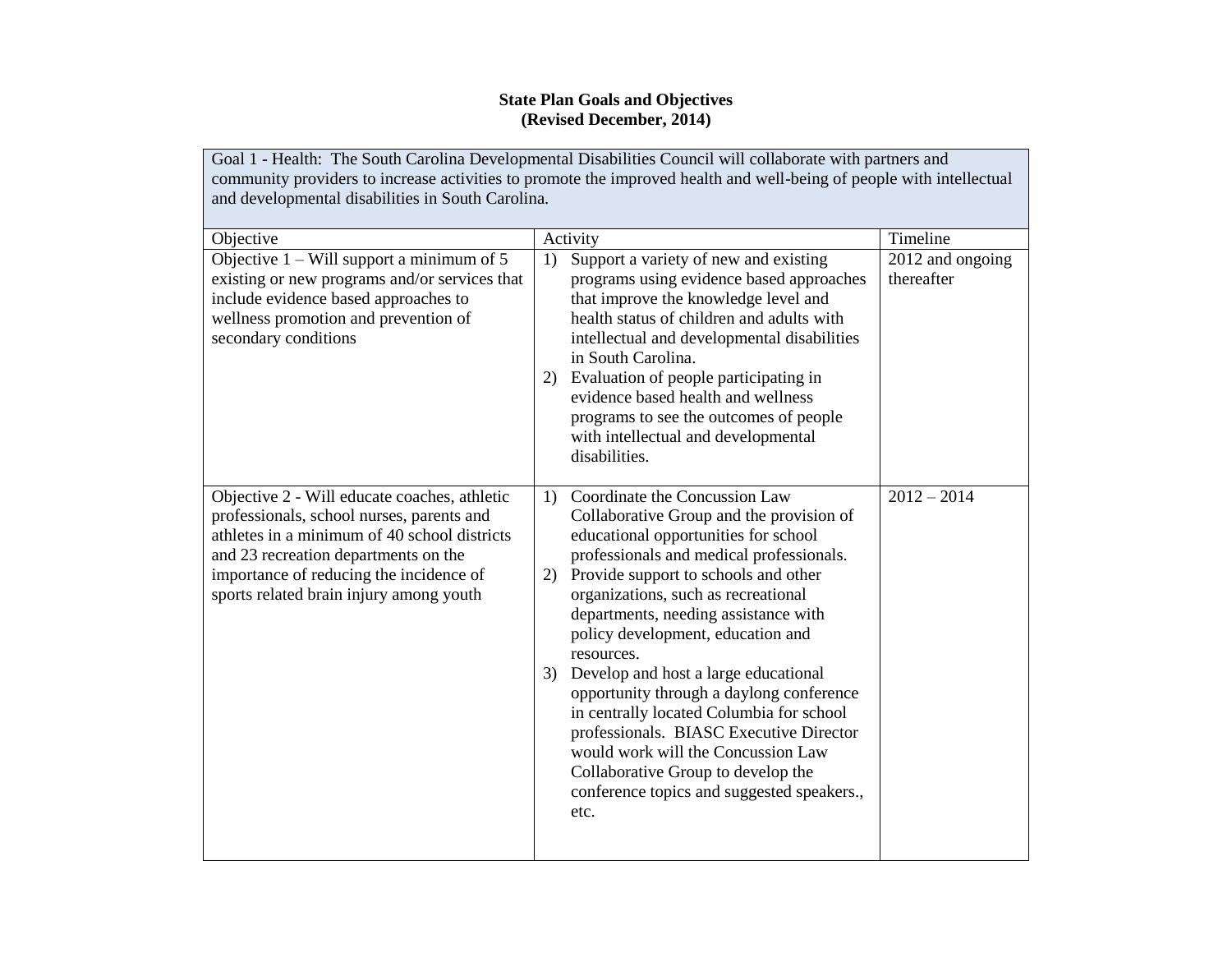| Objective                                                                                                                                                                                                                                                                     | Activity                                                                                                                                                                                                                                                                                                         | Timeline                       |
|-------------------------------------------------------------------------------------------------------------------------------------------------------------------------------------------------------------------------------------------------------------------------------|------------------------------------------------------------------------------------------------------------------------------------------------------------------------------------------------------------------------------------------------------------------------------------------------------------------|--------------------------------|
| Objective 3 – Will support increased capacity<br>for autism screening and diagnostic<br>evaluations                                                                                                                                                                           | Promote use of research based autism<br>$\left( \frac{1}{2} \right)$<br>diagnostic services in community<br>professionals.<br>Increase the availability of autism<br>2)<br>diagnostic services in the state.<br>Increase the number of clinicians trained in<br>3)<br>research-based autism diagnostic services. | 2012 and ongoing<br>thereafter |
| Objective                                                                                                                                                                                                                                                                     | Activity                                                                                                                                                                                                                                                                                                         | Timeline                       |
| Objective 4 - Will inform the public about<br>the availability of accessible recreation,<br>prevention, wellness and exercise<br>opportunities                                                                                                                                | Collect information on accessible<br>1)<br>recreation, prevention, wellness and<br>exercise programs.<br>Expand the Recreation guide<br>(2)<br>Electronically publish<br>3)<br>Electronically disseminate<br>4)                                                                                                  | 2012 and ongoing<br>thereafter |
| Objective                                                                                                                                                                                                                                                                     | Activity                                                                                                                                                                                                                                                                                                         | Timeline                       |
| Objective 5 - Will support a minimum of 1<br>technical school/program to incorporate<br>course content and/or courses on health and<br>disability into their health sciences<br>department(s) for professionals and<br>paraprofessionals and provide associated<br>activities | Develop RFP<br>1)<br><b>Award RFP</b><br>(2)<br>Develop course content<br>3)<br>Pilot courses<br>4)<br>Implement and sustain course content<br>5)                                                                                                                                                                | 2012 and ongoing<br>thereafter |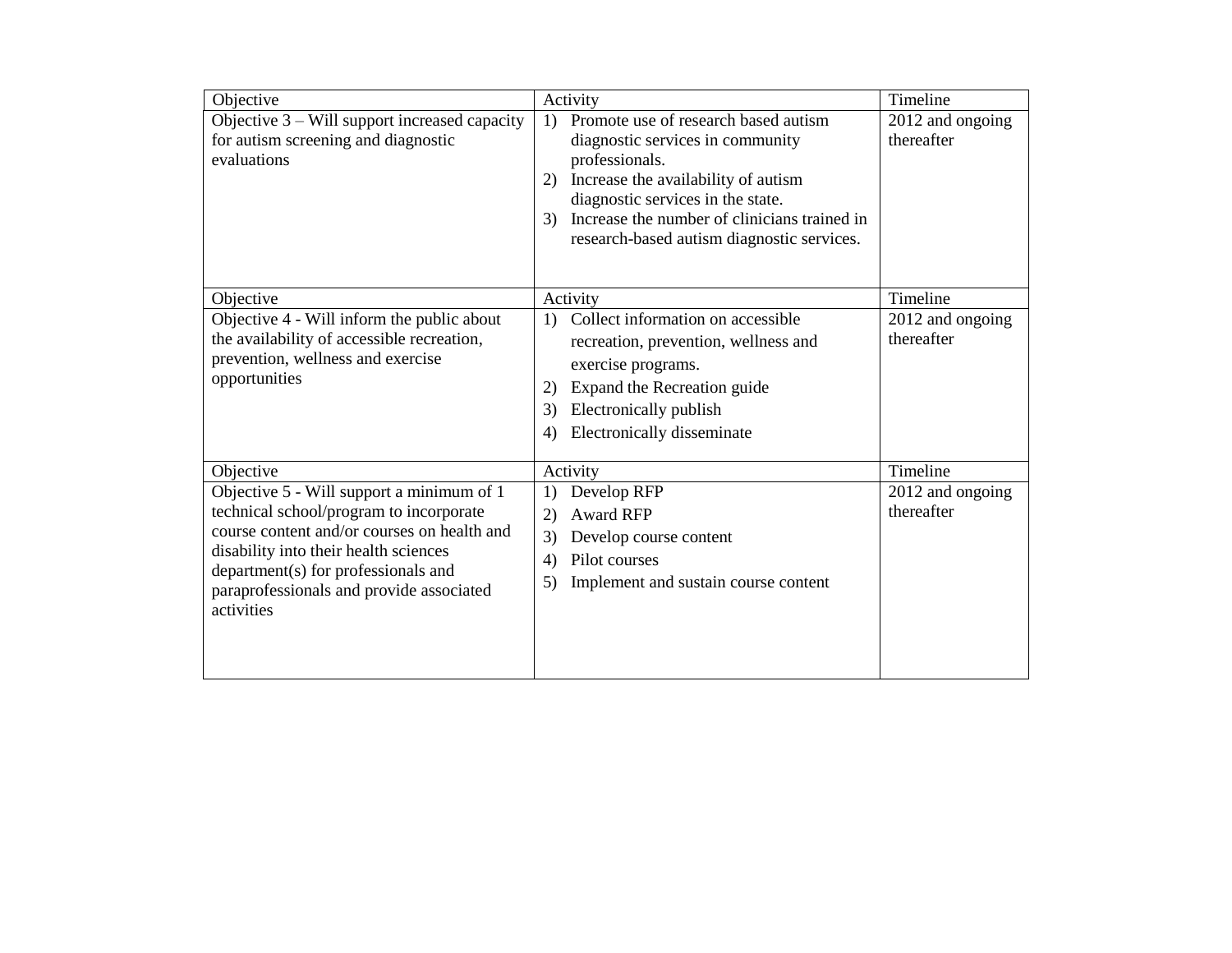Goal 2 - Employment: People with intellectual and developmental disabilities are given the education/training, knowledge, experience, accommodations and supports they need to achieve meaningful community-based employment

|                                         | Timeline                                                                                                                                                                                                                                                                                                                                                                                                                                                                                                                                                                                                                                                                                                                                                                                                                                                                                                                                                                                                                                 |
|-----------------------------------------|------------------------------------------------------------------------------------------------------------------------------------------------------------------------------------------------------------------------------------------------------------------------------------------------------------------------------------------------------------------------------------------------------------------------------------------------------------------------------------------------------------------------------------------------------------------------------------------------------------------------------------------------------------------------------------------------------------------------------------------------------------------------------------------------------------------------------------------------------------------------------------------------------------------------------------------------------------------------------------------------------------------------------------------|
|                                         |                                                                                                                                                                                                                                                                                                                                                                                                                                                                                                                                                                                                                                                                                                                                                                                                                                                                                                                                                                                                                                          |
|                                         | 2012 and ongoing                                                                                                                                                                                                                                                                                                                                                                                                                                                                                                                                                                                                                                                                                                                                                                                                                                                                                                                                                                                                                         |
|                                         | thereafter                                                                                                                                                                                                                                                                                                                                                                                                                                                                                                                                                                                                                                                                                                                                                                                                                                                                                                                                                                                                                               |
|                                         |                                                                                                                                                                                                                                                                                                                                                                                                                                                                                                                                                                                                                                                                                                                                                                                                                                                                                                                                                                                                                                          |
|                                         |                                                                                                                                                                                                                                                                                                                                                                                                                                                                                                                                                                                                                                                                                                                                                                                                                                                                                                                                                                                                                                          |
|                                         |                                                                                                                                                                                                                                                                                                                                                                                                                                                                                                                                                                                                                                                                                                                                                                                                                                                                                                                                                                                                                                          |
|                                         |                                                                                                                                                                                                                                                                                                                                                                                                                                                                                                                                                                                                                                                                                                                                                                                                                                                                                                                                                                                                                                          |
|                                         |                                                                                                                                                                                                                                                                                                                                                                                                                                                                                                                                                                                                                                                                                                                                                                                                                                                                                                                                                                                                                                          |
|                                         |                                                                                                                                                                                                                                                                                                                                                                                                                                                                                                                                                                                                                                                                                                                                                                                                                                                                                                                                                                                                                                          |
| 5)                                      |                                                                                                                                                                                                                                                                                                                                                                                                                                                                                                                                                                                                                                                                                                                                                                                                                                                                                                                                                                                                                                          |
|                                         |                                                                                                                                                                                                                                                                                                                                                                                                                                                                                                                                                                                                                                                                                                                                                                                                                                                                                                                                                                                                                                          |
| employment and career development.      |                                                                                                                                                                                                                                                                                                                                                                                                                                                                                                                                                                                                                                                                                                                                                                                                                                                                                                                                                                                                                                          |
| Activity                                | Timeline                                                                                                                                                                                                                                                                                                                                                                                                                                                                                                                                                                                                                                                                                                                                                                                                                                                                                                                                                                                                                                 |
| Support current project(s).<br>1)       | 2012 and ongoing                                                                                                                                                                                                                                                                                                                                                                                                                                                                                                                                                                                                                                                                                                                                                                                                                                                                                                                                                                                                                         |
| Assess results/success of program<br>2) | thereafter                                                                                                                                                                                                                                                                                                                                                                                                                                                                                                                                                                                                                                                                                                                                                                                                                                                                                                                                                                                                                               |
| 3)                                      |                                                                                                                                                                                                                                                                                                                                                                                                                                                                                                                                                                                                                                                                                                                                                                                                                                                                                                                                                                                                                                          |
|                                         |                                                                                                                                                                                                                                                                                                                                                                                                                                                                                                                                                                                                                                                                                                                                                                                                                                                                                                                                                                                                                                          |
| 4)                                      |                                                                                                                                                                                                                                                                                                                                                                                                                                                                                                                                                                                                                                                                                                                                                                                                                                                                                                                                                                                                                                          |
|                                         |                                                                                                                                                                                                                                                                                                                                                                                                                                                                                                                                                                                                                                                                                                                                                                                                                                                                                                                                                                                                                                          |
|                                         | Timeline                                                                                                                                                                                                                                                                                                                                                                                                                                                                                                                                                                                                                                                                                                                                                                                                                                                                                                                                                                                                                                 |
|                                         | 2012 and ongoing                                                                                                                                                                                                                                                                                                                                                                                                                                                                                                                                                                                                                                                                                                                                                                                                                                                                                                                                                                                                                         |
|                                         | thereafter                                                                                                                                                                                                                                                                                                                                                                                                                                                                                                                                                                                                                                                                                                                                                                                                                                                                                                                                                                                                                               |
| self-determination.                     |                                                                                                                                                                                                                                                                                                                                                                                                                                                                                                                                                                                                                                                                                                                                                                                                                                                                                                                                                                                                                                          |
|                                         |                                                                                                                                                                                                                                                                                                                                                                                                                                                                                                                                                                                                                                                                                                                                                                                                                                                                                                                                                                                                                                          |
|                                         |                                                                                                                                                                                                                                                                                                                                                                                                                                                                                                                                                                                                                                                                                                                                                                                                                                                                                                                                                                                                                                          |
|                                         |                                                                                                                                                                                                                                                                                                                                                                                                                                                                                                                                                                                                                                                                                                                                                                                                                                                                                                                                                                                                                                          |
|                                         | Timeline                                                                                                                                                                                                                                                                                                                                                                                                                                                                                                                                                                                                                                                                                                                                                                                                                                                                                                                                                                                                                                 |
|                                         | 2013 and ongoing                                                                                                                                                                                                                                                                                                                                                                                                                                                                                                                                                                                                                                                                                                                                                                                                                                                                                                                                                                                                                         |
|                                         | thereafter                                                                                                                                                                                                                                                                                                                                                                                                                                                                                                                                                                                                                                                                                                                                                                                                                                                                                                                                                                                                                               |
|                                         |                                                                                                                                                                                                                                                                                                                                                                                                                                                                                                                                                                                                                                                                                                                                                                                                                                                                                                                                                                                                                                          |
|                                         |                                                                                                                                                                                                                                                                                                                                                                                                                                                                                                                                                                                                                                                                                                                                                                                                                                                                                                                                                                                                                                          |
|                                         |                                                                                                                                                                                                                                                                                                                                                                                                                                                                                                                                                                                                                                                                                                                                                                                                                                                                                                                                                                                                                                          |
|                                         |                                                                                                                                                                                                                                                                                                                                                                                                                                                                                                                                                                                                                                                                                                                                                                                                                                                                                                                                                                                                                                          |
|                                         | Activity<br>Develop employment consortia to collect<br>1)<br>information from 1 local, successful high<br>school transition program in the state.<br>Collect and analyze data.<br>2)<br>Expand to 3 high schools in succeeding<br>3)<br>years.<br>Support existing program for self-directed<br>4)<br><b>IEPs and Transition Plans.</b><br>Support development of enhanced post-<br>secondary options specifically related to<br>Use information to enhance employment<br>options.<br>Develop recommendations for future<br>investment and activities.<br>Activity<br>Identify a planning group (transition and<br>1)<br>self-advocacy) to enhance employment and<br>Plan and hold a conference that will<br>2)<br>enhance and promote employment and self-<br>advocacy/self-determination initiatives.<br>Activity<br>Employment Committee will work on this<br>1)<br>and make recommendations to the Council.<br>Council will take action and determine<br>2)<br>release and promotion of the statement and<br>policy recommendations. |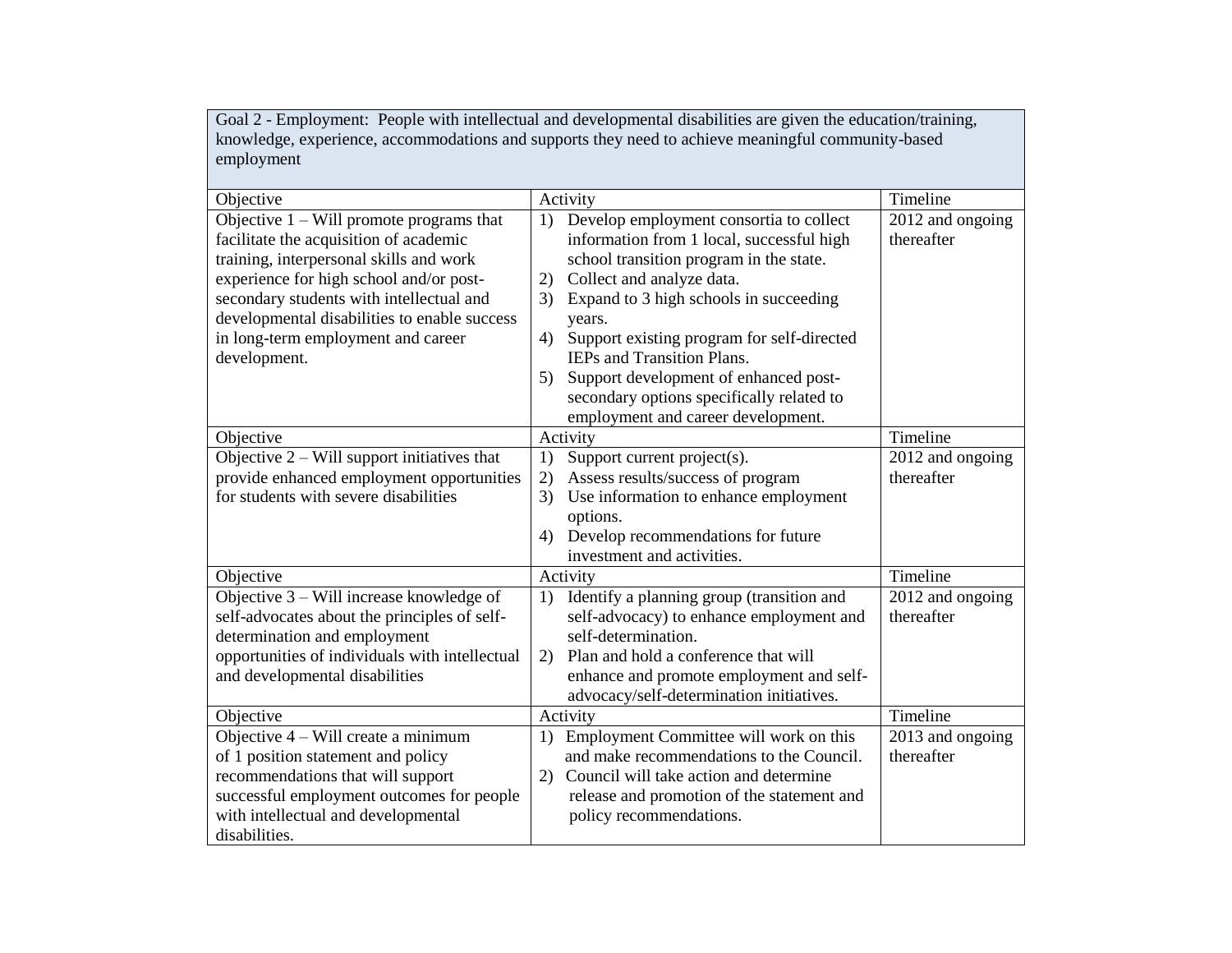| Goal 3 – Community Supports: Individuals with intellectual and developmental disabilities will have increased<br>participation and choices about their community based services and supports and increased community participation. |                                                                                                                                                                                                                                                                                                                                                                                                                                      |                                |  |
|-------------------------------------------------------------------------------------------------------------------------------------------------------------------------------------------------------------------------------------|--------------------------------------------------------------------------------------------------------------------------------------------------------------------------------------------------------------------------------------------------------------------------------------------------------------------------------------------------------------------------------------------------------------------------------------|--------------------------------|--|
| Objective                                                                                                                                                                                                                           | Activity                                                                                                                                                                                                                                                                                                                                                                                                                             | Timeline                       |  |
| Objective $1 - Will$ provide funding and/or<br>resources to improve access to information<br>for people with intellectual and<br>developmental disabilities and their families<br>about services, supports and their rights.        | Support development of alternatives to<br>1)<br>guardianship and a guardianship resource<br>$-$ booklet $-$ that includes a guide to help<br>families make appropriate choices from<br>options available to them.<br>2) Provide funding for providing resources to<br>individuals with intellectual and<br>developmental disabilities who are waiting<br>for services from the DD Agency and<br>connect them to community resources. | 2012 and ongoing<br>thereafter |  |
| Objective $2 - Will$ support at least 1<br>innovative project that improves socialization<br>skills leading to greater community<br>participation for children and/or adults with<br>severe disabilities                            | Support programs that will lead to<br>1)<br>improved interaction with their<br>environment for children and/or adults<br>with severe disabilities, including sensory,<br>communication and behavioral difficulties.<br>Support programs for children and/or<br>2)<br>adults that lead to improved opportunities<br>to participate in inclusive recreational or<br>social activities.                                                 | 2012 and ongoing<br>thereafter |  |
| Objective $3 -$ Will support a minimum of 1<br>emerging issue that will result in an increase<br>in people with intellectual and developmental<br>disabilities being active participants in the<br>communities of their choice      | Identify emerging issue(s)<br>1)<br>Select at least one for support<br>2)<br>3)<br>Prepare RFP<br>Evaluate proposals and award grant(s)<br>4)                                                                                                                                                                                                                                                                                        | 2012 and ongoing<br>thereafter |  |